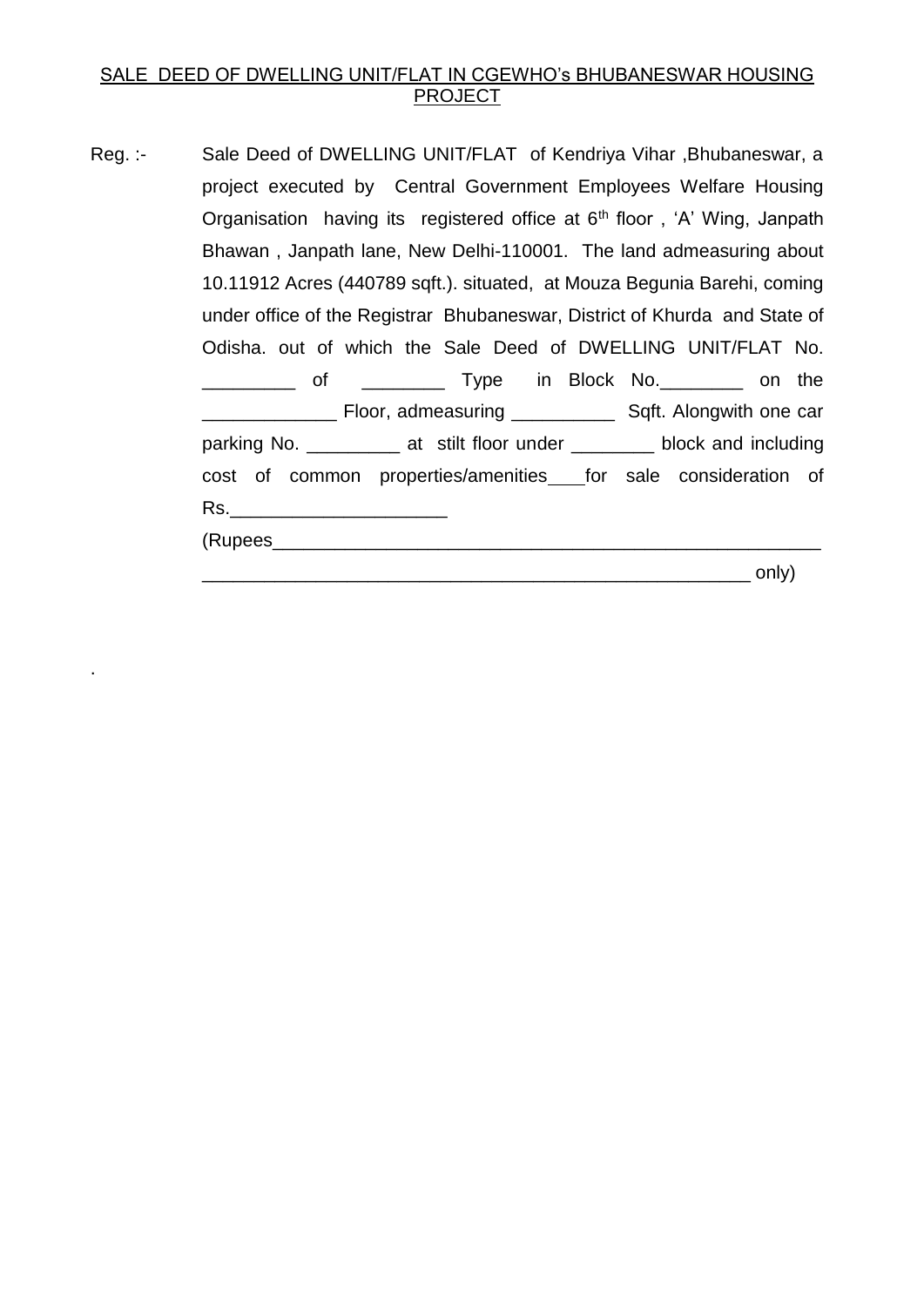# **SALE DEED OF DWELLING UNIT/FLAT**

This Deed of Sale written, made and executed on this \_\_\_\_\_\_\_\_ day of \_\_\_\_\_\_\_\_\_\_\_\_month \_\_\_\_\_\_\_\_\_\_\_\_\_\_\_\_\_ year at Bhubaneswar.

#### BY AND BETWEEN

1. CENTRAL GOVERNMENT EMPLOYEES WELFARE HOUSING ORGANISATION for briefly referred to hereunder as "CGEWHO", an autonomous welfare organisation under Ministry of Housing and Urban Poverty Alleviation of Government of India registered under the provisions of THE SOCIETIES REGISTRATION ACT, 1860 in the office of Registrar of Societies at New Delhi having its registered office at 6<sup>th</sup> Floor, A-Wing, "Janpath Bhawan", Janpath, New Delhi – 110 001, executing through

| Shri   |            |          | aged     |    |
|--------|------------|----------|----------|----|
| years, | Occupation | SERVICE, | residing | at |
|        |            |          |          |    |

\_\_\_\_\_\_\_\_\_\_\_\_\_\_\_\_\_\_\_\_\_\_\_\_\_\_\_\_\_\_\_\_\_\_\_\_\_\_\_\_\_\_\_\_\_\_\_\_\_\_\_\_\_\_\_\_\_\_

ATTORNEY AND SIGNATORY on behalf of Chief Executive Officer of CGEWHO hereinafter in this Indenture of Sale referred to as "THE SELLER OF THE FIRST PART" which expression shall, unless it be repugnant to the context or meaning thereof be deemed to mean and include the said "SELLER" and its successors, assignees, attorneys, legal representatives, administrators, office bearers, designated persons, liquidators etc. PERMANENT ACCOUNT NO OF CGEWHO : **AAATC1861B**.

## **THE SELLER OF THE FIRST PART**

2. Shri/Smt.

aged \_\_\_\_\_\_\_\_\_\_\_\_Years , S/o Shri \_\_\_\_\_\_\_\_\_\_\_\_\_\_\_\_\_\_\_\_\_\_\_\_\_\_\_\_\_

| residing at |  |  |
|-------------|--|--|
|             |  |  |

\_\_\_\_\_\_\_\_\_\_\_\_\_\_\_\_\_\_\_\_\_\_\_\_\_\_\_\_\_\_\_\_\_\_\_\_\_\_\_\_\_\_\_\_\_\_\_\_\_\_\_\_\_\_\_\_\_\_\_

hereinafter referred to as the "PURCHASER" in which expression unless repugnant to all context, shall always mean and include his natural heirs,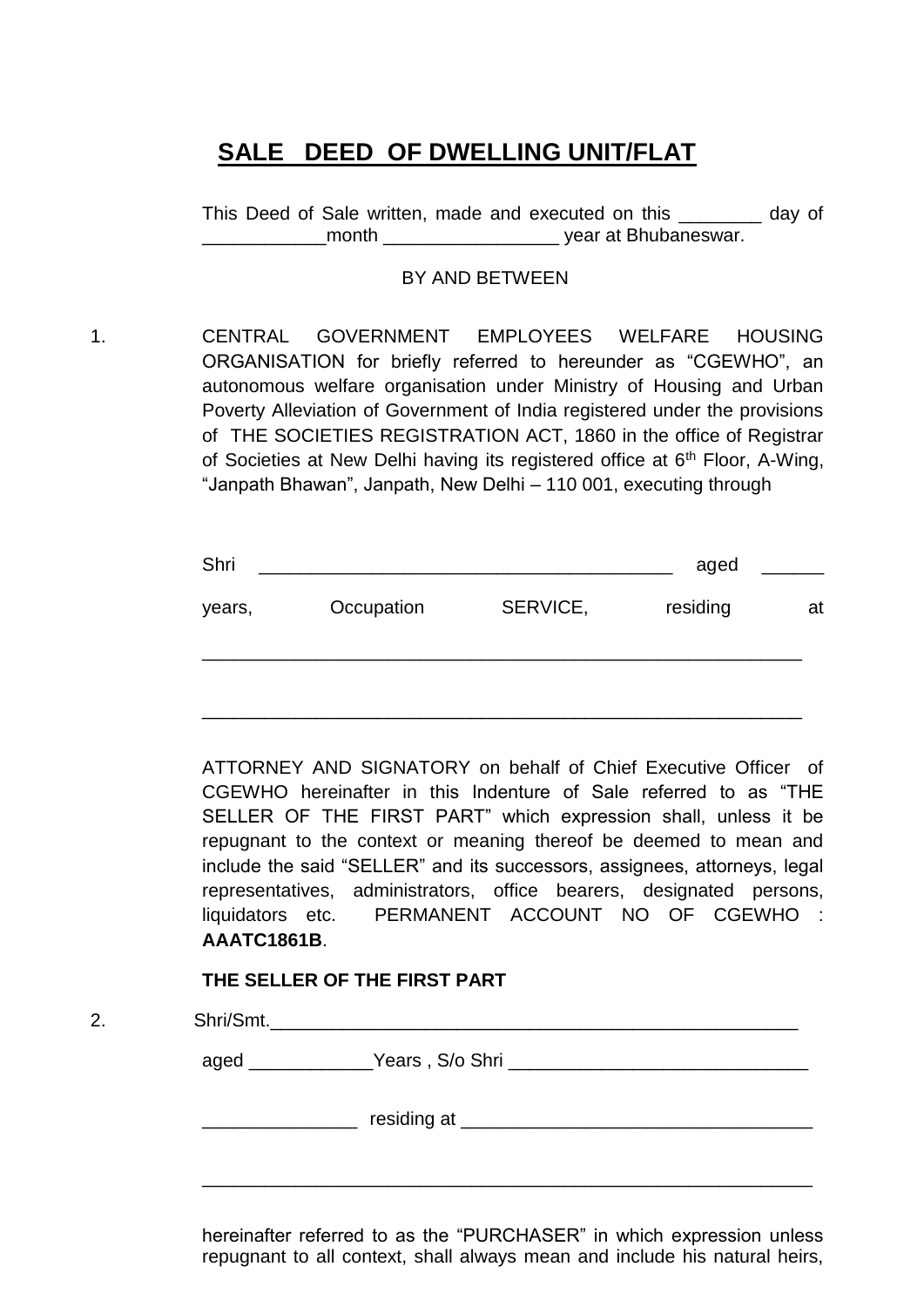#### **THE PURCHASER OF THE SECOND PART**

#### **RECORD OF RIGHTS**

WHEREAS, the Vendor is the absolute owner of the property mentioned in the schedule below having purchased the same vide Regd. Sale Deed No.11594 dtd.16.11.2006 from Madhaba Nanda Pradhan and the same has been mutated in the Govt. records vide Mutation Case No.3486/07, Misc. Case No.17/08 from Khata No.17 and vide Regd. Sale Deed No.11582 dtd.16.11.2006 from Shree Annapurna Build Cons. Ltd., represented by it Managing Director: Sri Navin Chandra Patel and Director: Himat Lal Patel and the same has been mutated and converted in the Govt. records in the name of Seller vide Mutation Case No.17068/14, from Khata No.173/317, Mutation Case No.17050/14 from Khata No.173/214, Mutation Case No.17060/14 from Khata No.173/331, Mutation Case No.17062/14 from Khata No.173/271, Mutation Case No.17064/14 from Khata No.173/393, Mutation Case No.17066/14 from Khata No.173/389. Mutation Case No.17069/14 from Khata No.165. Mutation Case No.17070/14 from Khata No.173/395. Mutation Case No.17061/14 from Khata No.173/316. Mutation Case No.17059/14 from Khata No.130. Mutation Case No.17056/14 from Khata No.173/274. Mutation Case No.17051/14 from Khata No.173/166. Mutation Case No.17052/14 from Khata No.111. Mutation Case No.17053/14 from Khata No.173/36. Mutation Case No.17054/14 from Khata No.146. Mutation Case No.17055/14 from Khata No.173/11…………. respectively, and the Vendor is in peaceful possession over the same without any dispute having all rights, titles and interests etc. thereon.

AND WHEREAS, the Vendor has converted from agricultural land residential land (Homestead) and deposited the necessary fees for the same.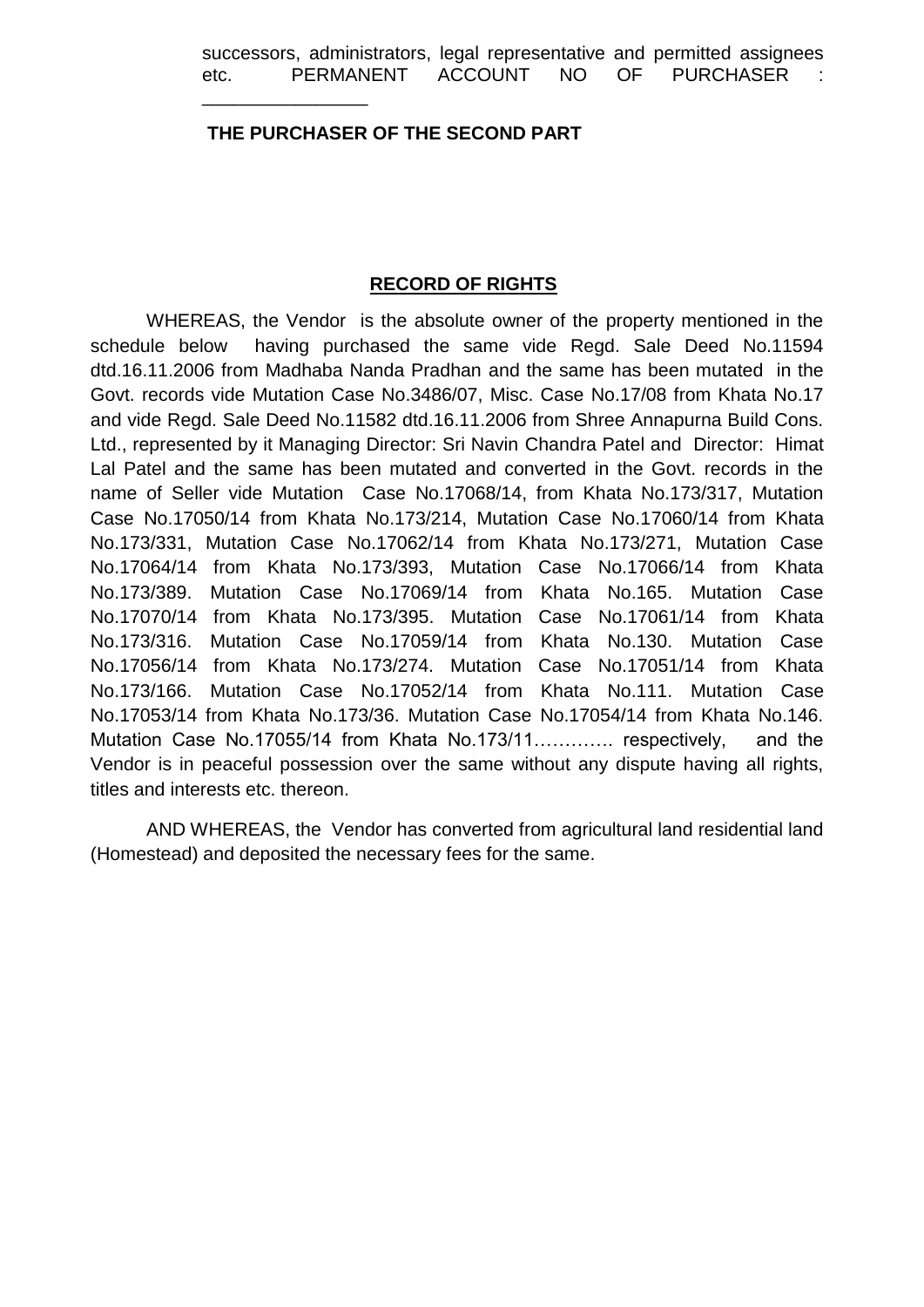# **O B J E C T S**

- I. **PREAMBLE** : This Deed of Sale is made, executed and written down with object.
- I.1 TO EVIDENCE the SALE TRANSFER and CONVEYANCE of the immovable property described in detail in SCHEDULE annexed to it for and in favour of the PURCHASER of the Second Part.
- I.2 TO EVIDENCE the receipt and passing on of the SALE CONSIDERATION from the PURCHASER to the SELLER.
- I.3 TO EVIDENCE the transfer of actual and legal possession of the immovable property to the PURCHASER from the SELLER.
- I.4 TO EVIDENCE other terms and conditions, preventions etc. to be complied with by the PURCHASER as the cohabitant of the TRANSFERRED IMMOVABLE PROPERTY covenanted with the SELLER and other PURCHASERS and the society formed by the Purchaser(s).
- I.5 TO EVIDENCE the transfer of exclusive ownership of the IMMOVABLE PROPERTY described in Schedule along with the rights, interests etc. and rights of user, rights of easements, common rights of egress and ingress to the premises and other available facilities and amenities to be vested hereinafter in the PURCHASER and their ASSIGNEES etc.
- II. **LAND:-** Whereas, the Central Government Employees Welfare Housing Organisation has purchased the land for the purpose of Housing project of DWELLING UNITS for deserving Central Government employees on the said land Begunia Barehi, Bhubaneswar admeasuring about **10.11912** Acres (440789 Sqft.) situated , lying and being at Mouza Begunia Barehi, in the District Sub- Register Office Bhubaneswar, District of Khurda ,State of Odisha .
- III. **PREMISES :-** Means and include all that the developed and constructed DWELLING UNITS on the entire land comprising of different blocks and types and which have been bounded by BOUNDARY WALL & SECURITY GATES WITH CABIN consisting of children play ground , landscaping and central parks, common amenities consisting of community centre with kitchen and toilet facilities and large multipurpose hall etc. The entire project and Dwelling Units which are existing there upon the **LAND** have been named as **KENDRIYA VIHAR, BHUBANESWAR**. The premises also consist of **BASIC AMENITIES** like **WATER SUPPLY & SEWERAGE, ELECTRICITY, MAINTENANCE & RUNNING OF THE SYSTEM.** These all **DESCRIPTION AND AMENITIES AND COMMON FACILITIES** have been described in greater detail in the **Scheme and Technical BROCHURE(s)** of the **CGEWHO** which the **PURCHASER** have satisfactorily gone through and known the specifications etc. and they are utilizing the same.
- IV. **THE DWELLING UNITS :-** Whereas on the said land, CGEWHO has constructed the Dwelling Units comprising of :
	- (1) "A" (1BHK) Type in Stilt Floor, First Floor; Second Floor Third Floor & Fourth Floor; **thirty two nos in Phase-I**.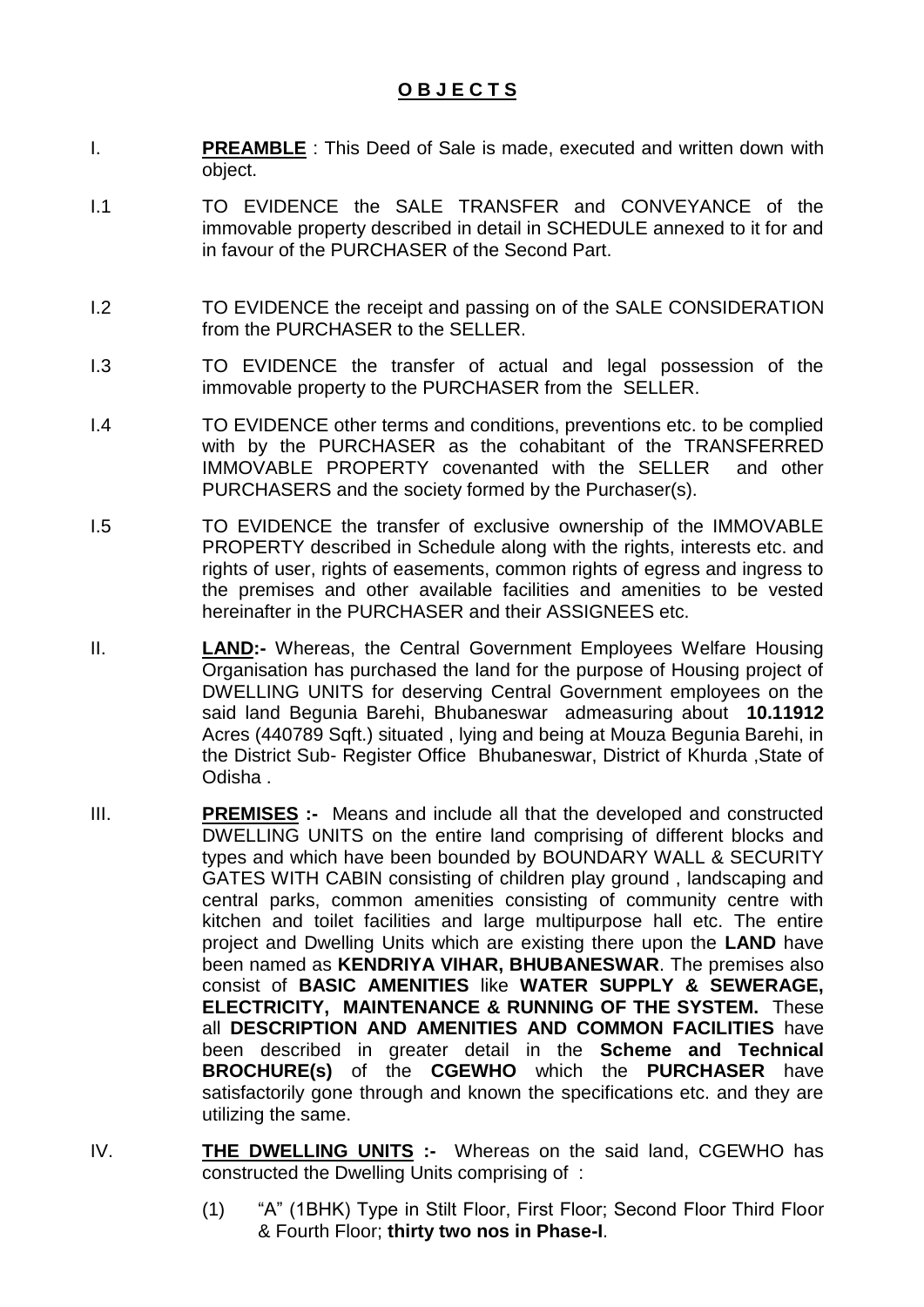- (2) "B" (2BHK) Type in Stilt Floor, First Floor; Second Floor Third Floor & Fourth Floor; **one hundred twelve nos in Phase-I and as well Phase-II**.
- (3) "C" (3BHK) Type in Stilt Floor, First Floor; Second Floor Third Floor & Fourth Floor; **sixty four in Phase-I and sixty four Phase-II respectively.**
- (4) "D" (4BHK) Type in Stilt Floor, First Floor, Second Floor, Third Floor and Fourth Floor; **forty eight and sixty four nos in Phase-I & Phase-II respectively.**

And the same is known as **KENDRIYA VIHAR,** BHUBANESWAR (CGEWHO Complex) after converting into non-agriculture land,the building permission has been obtained from the office of the Bhubaneswar Development Authority(BDA) Bhubaneswar vide Order No.**3035/BP/B.D.A. Bhubaneswar (file No. BP1B-158/2007) dated 31/03/2008.**

## V. **DECLARATIONS :-**

.

- (1) The SELLER declare that the immovable property being sold and transferred to the PURCHASER is free from all kinds of encumbrances
- (2) The entire KENDRIYA VIHAR has been constructed in accordance with the norms and specifications of Bhubaneswar Development Authority,Bhubaneswar, Odisha and obtained part **occupancy certificate 11156/BDA, Bhubaneswar (File No. BP1B-158/07 dated 25/03/2013.**
- (3) The SELLER CGEWHO have sole right and title to sell and transfer the "DWELLING UNIT" and to receive sale consideration thereof.
- (4) There is no encumbrance of loan, charges, lien etc. of any person/organization etc on this immovable property.

#### VI. **NOW THIS DEED OF SALE WITNESSTH :**

- VI-1 Whereas the SELLER, CGEWHO has received the SALE CONSIDERATION of Rs. \_\_\_\_\_\_\_\_\_\_\_\_\_\_\_\_\_\_\_\_/- (Rupees only) including extending car parking area from the PURCHASER towards the full and final consideration (including cost of common properties/amenities) of DWELLING UNIT/FLAT No. \_\_\_\_\_\_\_\_ of \_\_\_\_\_\_\_\_ Type, in Block No. \_\_\_\_\_\_ on the Floor, admeasuring Sqft. and Car Stilt No. in Block No.  $\qquad \qquad$ .
- VI-2 Whereas, the SELLER, "CGEWHO" has sold out and transferred the immovable property DWELLING UNIT as described in the Schedule annexed herewith, to the PURCHASER with the exclusive ownership of the DWELLING UNIT along with proportionate,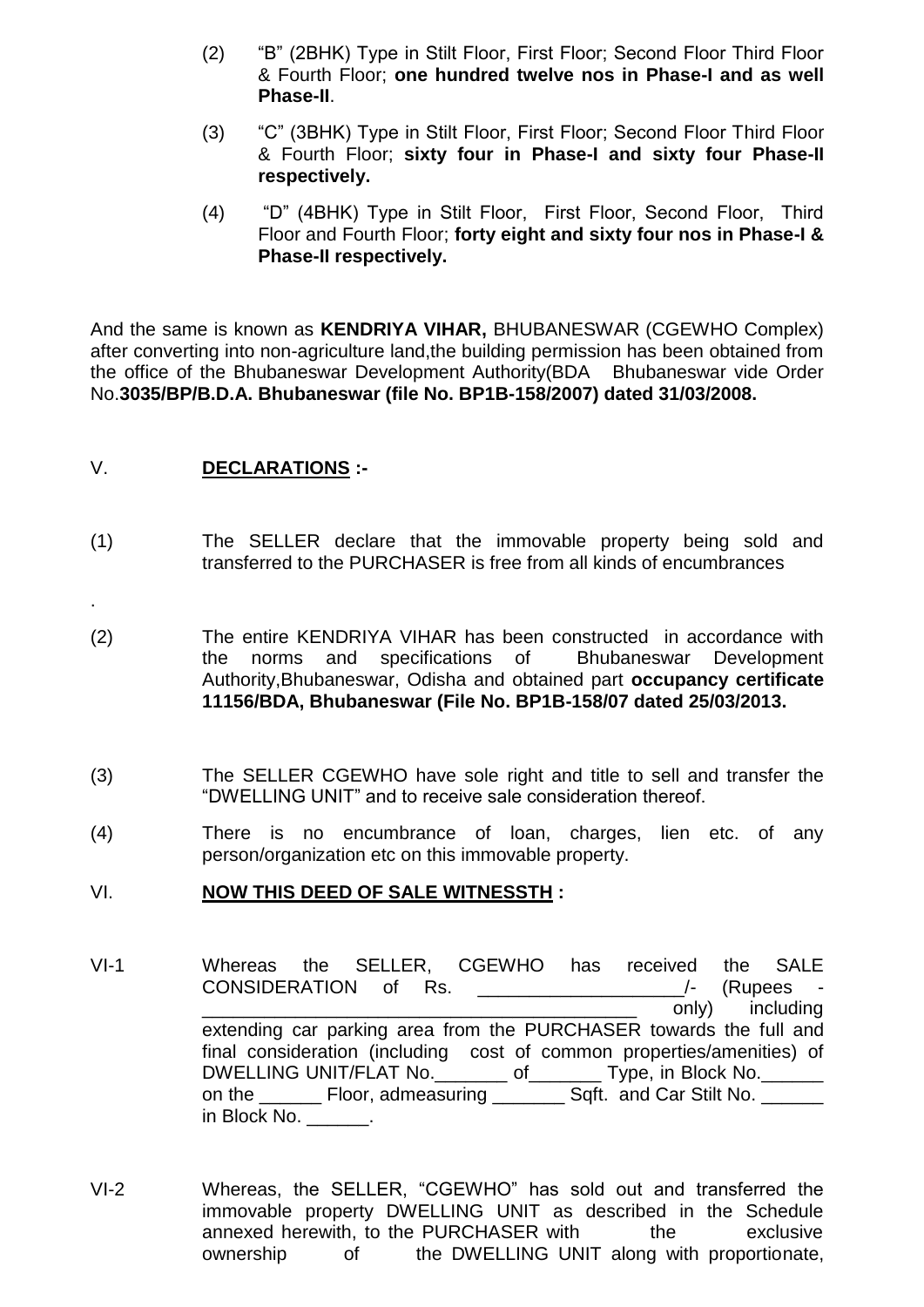impartiable ownership in the LAND and common amenities and facilities and easements available in the PREMISES.

VI-3 Whereas after taking over possession of DWELLING UNITS from the SELLER, CGEWHO, vide Registration No. **Example 20** and its individual letter dated and the PURCHASERS have formed an Association / a Society known as "**KENDRIYA VIHAR RESIDENTS WELFARE ASSOCIATION"** that is **under** registration process and purchaser becomes member in the society.

.

- VI-4 Whereas the PURCHASER hereinabove is a member of the said Society namely Kendriya Vihar Residents Welfare Association.
- VI-5 Whereas, the SELLER, CGEWHO has handed over actual and physical possession of the sold out DWELLING UNIT; i.e. DWELLING UNIT/FLAT No. of Type in Block No. on the Floor as well as the Car Stilt No. \_\_\_\_\_ in Block No.\_\_\_\_\_. who has seized and possessed on the same as peaceful owner of the same.
- VI-6 Whereas the SELLER , CGEWHO has demised with the ownership of the said DWELLING UNIT, the DWELLING UNIT/FLAT with the Car Parking , which have now been vested into the PURCHASER hereinafter along with the impartiable proportionate ownership rights in the LAND underneath qua the sold out built up area of DWELLING UNIT.
- VI-7 Whereas, the PURCHASER is now capable to use, utilize and reside in the sold out DWELLING UNIT and to use the Car Stilt allotted to him and with prior permission and sanction to bequeath, transfer, gift, donate & alienate the same to the assigner & inheritors etc from society.
- VI-8 Whereas, the PURCHASER is already in use and utilizing the available common amenities and facilities in open spaces, lobbies, corridors, easements etc. along with co-owner with equal right but without right to claim any ownership.
- VI-9 Whereas the PURCHASER is having right to get the said DWELLING UNIT mutated in the Revenue records and records of other Government and Local Authorities etc. as the case may be at his own cost.
- VI-10 Whereas, the PURCHASER shall get the sold out immovable property be assessed separately for the purpose of taxes, rates, charges etc. whatsoever has to be levied upon and made chargeable upon him by Government and Local Authorities etc at his own cost .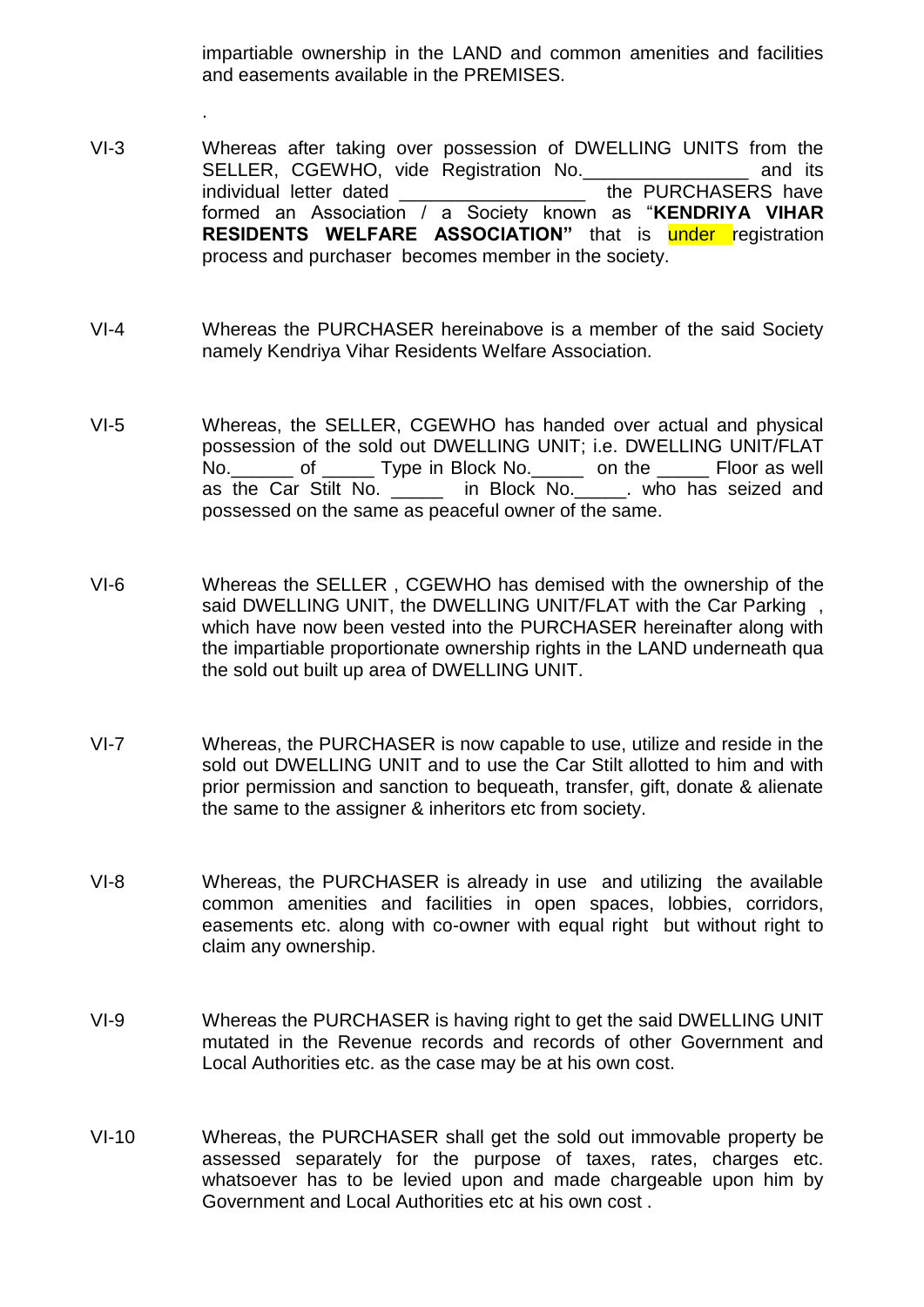Unless, the immovable property sold is assessed separately for such taxes the PURCHASER shall have to pay his proportionate share of taxes etc in common with other DWELLERS of the PREMISES.

- VI-11 Whereas, the PURCHASER shall have to pay common expenses to be incurred for maintenance in proportion to the actual expenses as decided by the society namely 'Kendriya Vihar Residents Welfare Association'**.**
- VI-12 Whereas, all payable charges, such as water and electricity bill amounts, taxes of all nature pertaining to the sold out immovable property prior to the date of possession, has been paid by the seller ..
- VI-13 Whereas, the PURCHASER shall have to abide by all the rules and regulations and bye laws framed by the Society known as 'Kendriya Vihar Residents Welfare Association' formed by the PURCHASERS of DWELLING UNITS at KENDRIYA VIHAR (CGEWHO Complex), Bhubaneswar.1
- VI-14 Whereas the PURCHASER shall have to make all necessary payment regularly and without any default to the Society regarding common electricity, common maintenance and other charges etc. and the PURCHASER shall have to use and utilize the DWELLING UNIT, i.e. the DWELLING UNIT/FLAT and the Car Stilt allotted to him in perfect harmony and in such a way that the use by the PURCHASER should not be inconvenient and hazardous to other people of the Society / complex/premises.
- VI-15 A. Whereas the purchaser shall abide by the CGEWHO's rules and regulations as mentioned in the scheme brochure and/or undertaking(s)/ agreement(s) given/entered into at the time of handing over possession and/or during tenancy of construction. In case, there is a violation of the said rules/terms by the purchaser, the CGEWHO shall be empowered to take back the possession of the respective DWELLING UNIT/FLAT after giving proper show cause notice to this effect.
- VI-15 B. Whereas the purchaser undertakes to use the DWELLING UNIT/FLAT for residential purposes only. In case purchaser violates this undertaking or use the DWELLING UNIT/FLAT for other than residential purpose including commercial, then in that eventuality CGEWHO shall reserve the rights to resume the DWELLING UNIT/FLAT or to levy any kind of penalty as decided by the competent authority.

VI-16 Whereas all expenses of stamp charges, registration fees and other charges incurred for the registration of this DEED OF SALE are paid and borne by the PURCHASER.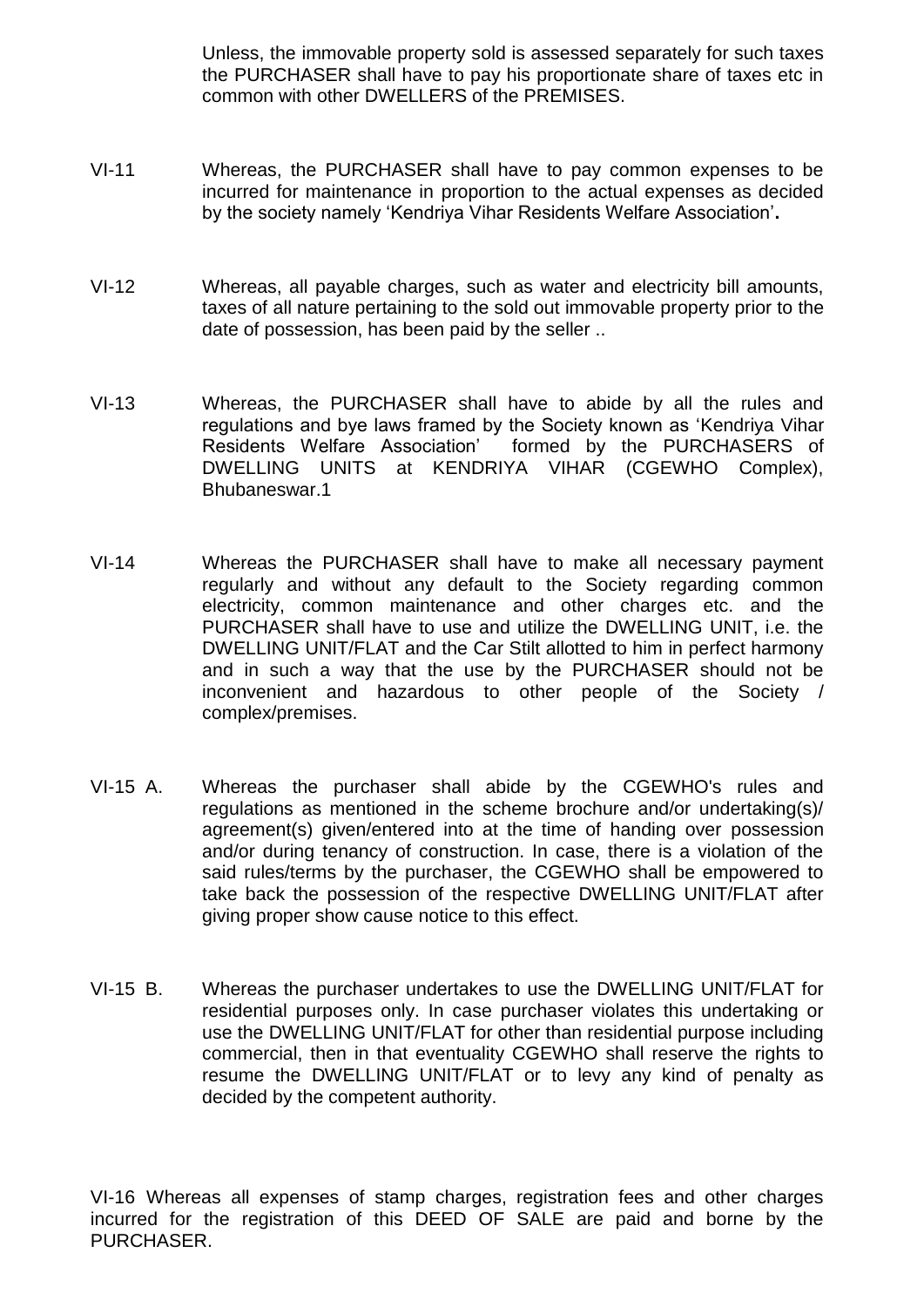#### **SCHEDULE OF PROPERTY**

Dist.: Khurda, PS: Bhubaneswar, Hal PS: Tamando, PS: No.19, Tahasil: Bhubaneswar, under the jurisdiction of District Sub-Registrar, Khurda, Bhubaneswar Mouza: BEGUNIABAREHI.

| SI No          | Khatha no      | Plot no                      | <b>Area</b>    |
|----------------|----------------|------------------------------|----------------|
| 1              | 173/381        | 97                           | Ac.0.750 dcs.  |
| $\overline{2}$ | 173/764        | 74                           | Ac.0.155 dcs.  |
|                |                | 84                           | Ac.0.070 dcs.  |
| 3              | 173/760        | 26/889/1291                  | Ac.0.726 dcs.  |
|                |                | 57                           | Ac.0.050 dcs.  |
|                |                | 85                           | Ac.0.110 dcs.  |
|                |                | 71                           | Ac.0.270 dcs.  |
|                |                | 24/1290                      | Ac.0.213 dcs.  |
|                |                | 23/1289                      | Ac.0.040 dcs.  |
|                |                | 25                           | Ac.0.425 dcs.  |
|                |                | 27/1288                      | Ac. 0.195 dcs. |
| 4              | 173/745        | 138                          | Ac. 0.235 dcs. |
|                |                | 75                           | Ac. 0.060 dcs. |
|                |                | 77                           | Ac.0.105 dcs.  |
|                |                | 79                           | Ac.0.045 dcs.  |
|                |                | 91                           | Ac.0.340 dcs.  |
|                |                | 76                           | Ac.0.150 dcs.  |
|                |                | 52                           | Ac.0.110 dcs.  |
|                |                | 53                           | Ac.0.110 dcs.  |
|                |                | 92                           | Ac.0.670 dcs.  |
|                |                | 93                           | Ac.0.675 dcs.  |
| 5              | 173/746        | 72                           | Ac.0.195 dcs.  |
|                |                | 82                           | Ac.0.150 dcs.  |
|                |                | 83                           | Ac.0.245 dcs.  |
| 6              | 173/747        | 80                           | Ac.0.030 dcs.  |
|                |                | 78                           | Ac.0.060 dcs.  |
| $\overline{7}$ | 173/748        | 95                           | Ac.0.275 dcs   |
| 8              | 173/749        | 54                           | Ac.0.020 dcs.  |
| 9              | 173/744        | 96                           | Ac.0.358 dcs   |
| 10             | 173/743        | 94                           | Ac.0.235 dcs.  |
| 11             | 173/742        | 91/490                       | Ac.0.070 dcs.  |
| 12             | 173/751        | 87                           | Ac.0.130 dcs.  |
| 13             | 173/738        | 88                           | Ac.0.135 dcs.  |
| 14             | 173/739        | 102                          | Ac.0.065 dcs.  |
|                |                | 101                          | Ac.0.090 dcs.  |
|                |                | 99                           | Ac.0.470 dcs.  |
|                |                | 98                           | Ac.0.450 dcs.  |
|                |                | 91/460                       | Ac.0.085 dcs.  |
|                |                | 90                           | Ac.0.050 dcs.  |
|                |                | 86                           | Ac. 0.350 dcs. |
| 15             | 173/740        | 100                          | Ac.0.185 dcs.  |
| 16             | 173/741        | 91/490/502                   | Ac.0.029 dcs.  |
|                | <b>Total</b>   |                              | Ac.9.181dcs.   |
|                |                | <b>Balance under process</b> | Ac. 0.938.12   |
|                | <b>G.Total</b> |                              | Ac.10.119.12   |